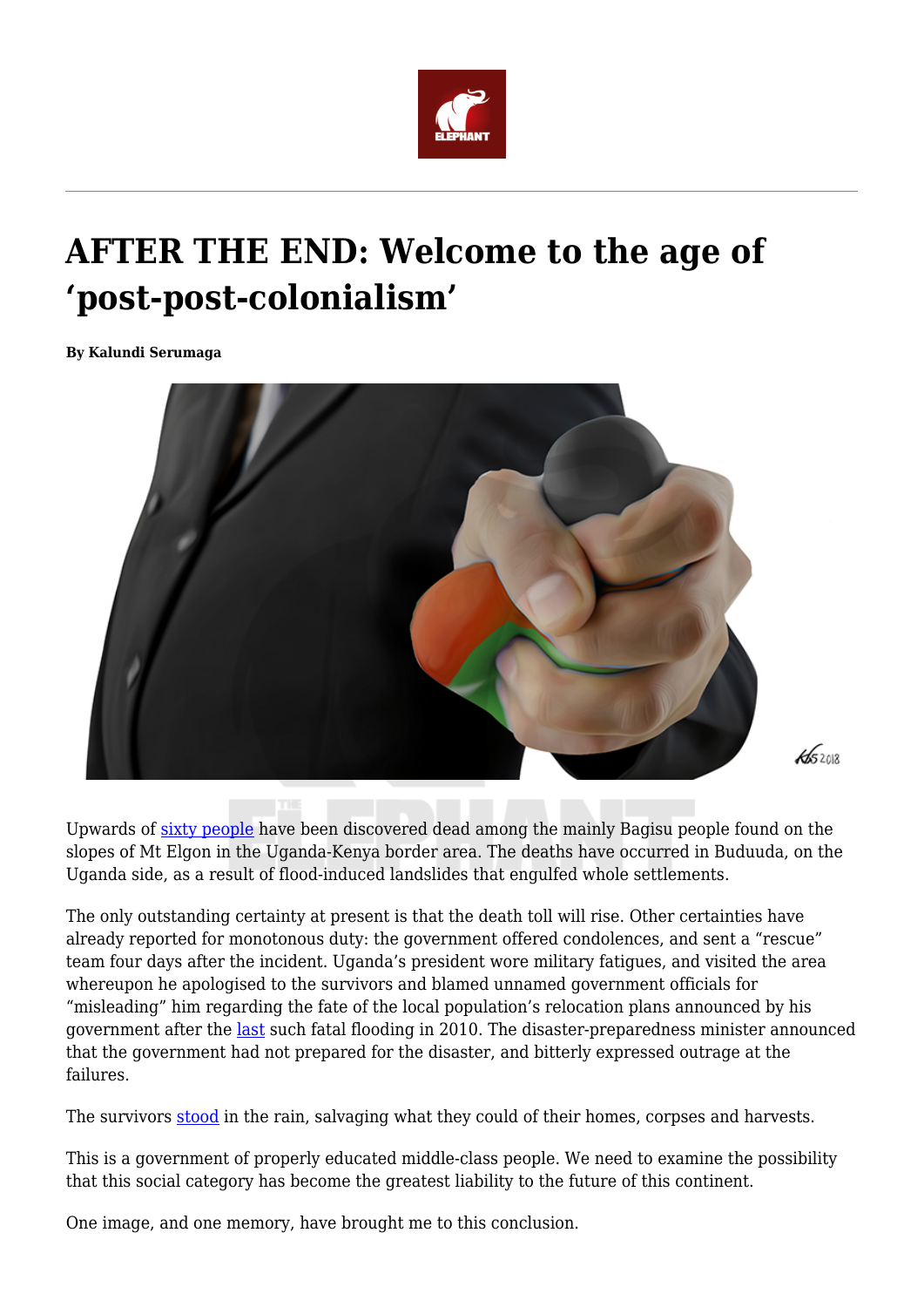On the 11th of October, one @SokoAnalyst [tweeted](https://twitter.com/SokoAnalyst/status/1050426777049415682) a photo of Baringo County Women's Representative, Gladwel Tungu, "launching a project". What she was actually doing was applying some mortar to a line of stone blocks that had been assembled to represent a corner of a low wall. They were not properly aligned. There was no foundation beneath them, nor any brick footing. They were simply lined along a shallow indent cut out of the grass. There was no other indication of a wider building. Nevertheless, a line of well-fed looking people, presumably county officials, stood dutifully in a row behind her, paying keen attention.

Baringo County Women Rep Gladwel Tungu launching a project.

This one posted itself. [pic.twitter.com/H5IDnElARj](https://t.co/H5IDnElARj)

— SokoAnalyst (@SokoAnalyst) [October 11, 2018](https://twitter.com/SokoAnalyst/status/1050426777049415682?ref_src=twsrc%5Etfw)

Such dedicated self-absorption reminds me of the story of a would-be Ugandan guerrilla fighter whose story I will tell, but whose name must still be kept secret. His war – which lasted all of one night – was more than thirty years ago, and he is now a respectable and wealthy citizen of the republic.

On the 11th of October, one @SokoAnalyst tweeted a photo of Baringo County Women's Representative, Gladwel Tungu, "launching a project". What she was actually doing was applying some mortar to a line of stone blocks that had been assembled to represent a corner of a low wall.

Our hero, who had stood for a then-radical political party in the doomed 1980 elections, teamed up with other young people who had already decided that armed resistance was necessary. One night, they were on the move, all armed, and hiking from one location to another. Perhaps the terrain or the altitude were the problem, but our hero soon found himself unable to fully keep up the pace. This led to a dispute. In response to his comrades' admonitions to keep up, the warrior became quarrelsome, stating that as a local, he knew the area best, and would be able to get to where they were headed on his own. He was left to fall further and further behind.

A while later, the group up ahead were assailed by the sounds of their comrade screaming and calling out to them for help. Bear in mind, that this was a group of armed rebels deep in the countryside, late at night, in a country ruled by a vicious and paranoid government. The last thing anyone needed was noise.

Hurrying back, they found their colleague writhing in pain on the ground. Some ferocious little wild animal had leapt from the undergrowth, and planted its teeth very firmly into his leg. Despite the arrival of even more humans, the intrepid creature showed no intention of letting its victim go.

Our friend, on his part, lay howling and demanding they get the animal off him. If only to stop the noise, the men decided to shoot the nasty little thing. They told him to try and keep still so they could take a clean shot. Being totally about himself, our friend would not exercise any self-control, neither shutting up, nor keeping still. One of the others did the best he could in the darkness and, in killing the creature, also wounded the laggard in the leg.

Now they had a new problem: how to carry this wounded person on their journey, and later evacuate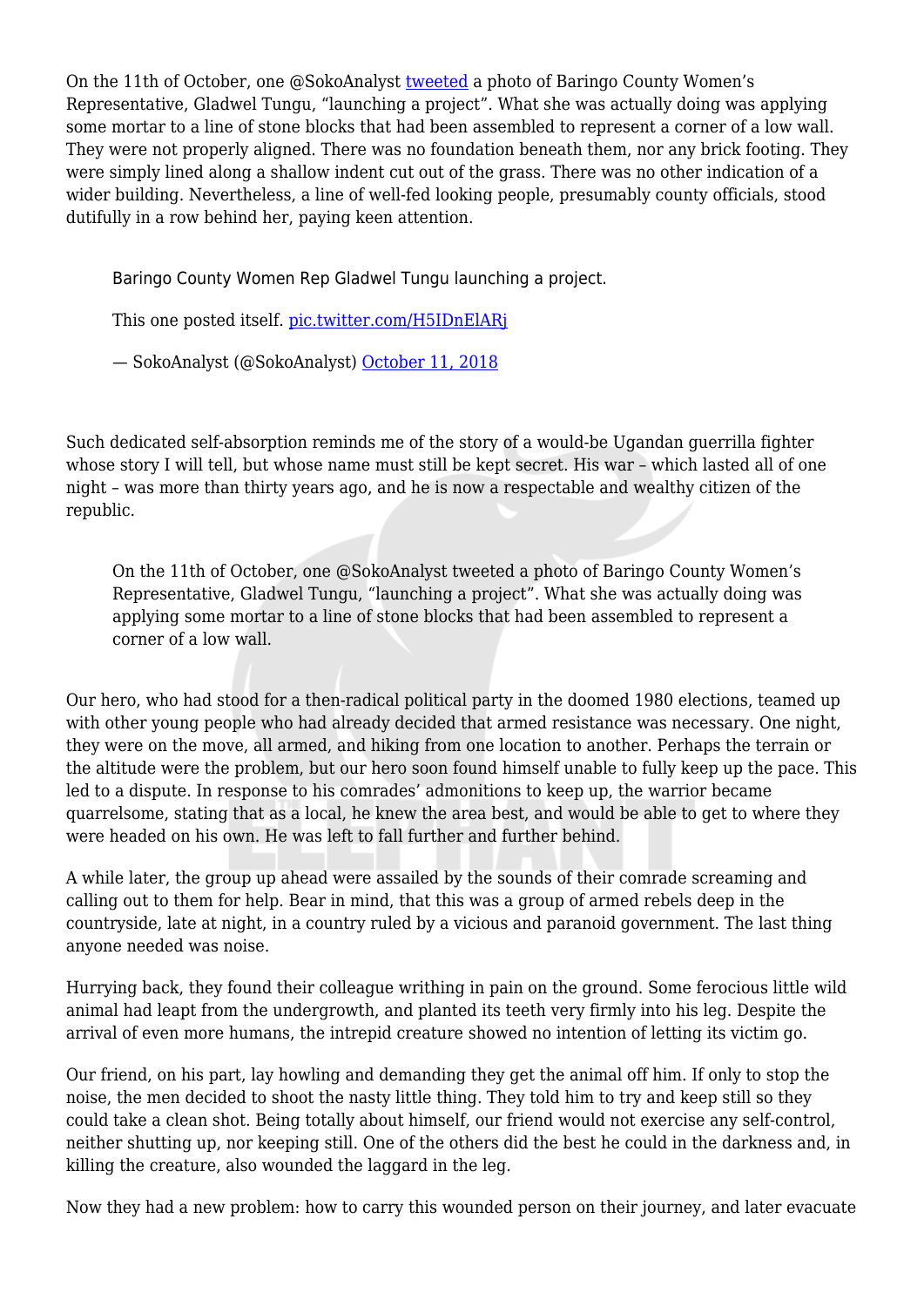him from the area so as to avoid government suspicions. Naturally, he was now also making it clear that he expected proper medical attention.

On reaching their first destination, still at night, they spent the next few days organising basic treatment, and a safe route out of the region for the wounded man. In the end, it was to be a train journey to another town where he would be handed over to others for onward movement ultimately to Nairobi. There was one hitch: the man was fairly well-known locally, and there had already been rumours that the intelligence services had got wind of an incident involving guns and may be looking for him. He was, therefore, told to change his appearance, specifically, to cut off his bushy beard.

He refused. That beard had been his trademark during the election campaigns. It was part of his political identity. He intended to keep it. This led to a two-day standoff.

In the end, having been left alone with a pair of scissors and an ultimatum, he relented, and undertook some very modest trimming. A large overcoat was procured for him. Being a cold mountainous area, this would not be seen as unusual. His instructions were to keep the high collar up, and once seated, to keep his chin sunk into it, thus hiding what was left of his beard.

Once aboard the train, however, our friend soon spotted people he knew on the platform and on the route out of the town, and began, in true "man-of-the-people" style, waving at them. This is how he "clandestinely" left that theatre of operations.

He was to eventually make it to Nairobi with the help of the rebel organisation, and later on, to their base in the UK. There, he went on to ruthlessly and cynically exploit all the networks the party had established in the areas of the local government and in refugee relief initiatives. He set himself up as a kind of slum landlord housing immigrants before eventually returning to a "liberated" Uganda as a man of means who – importantly – had once participated in the armed resistance to the previous government. He never mentions the exact circumstances under which he acquired his war wound, which left him with a noticeable limp. "The enemy" is how he once alluded to the wild animal.

Once aboard the train, however, our friend soon spotted people he knew on the platform and on the route out of the town, and began, in true "man-of-the-people" style, waving at them. This is how he "clandestinely" left that theatre of operations.

My point is this: this man has never been in government, but might as well have been. There is no essential difference between his conduct and the conduct of those play-acting at "governance": me first, me only, and everyone else is either collateral damage or a tool.

We should finally admit that "independence", as curated by the educated middle class, does not work. For the middle class, their smallest problem is more critical than everybody else's largest one. The Buduuda disaster-preparedness [funds](https://www.ifrc.org/PageFiles/41164/UGANDA-report.pdf) were misappropriated a long time ago and the potential landslide victims were not relocated, but left to their fate. Our one-night revolutionary simply saw everyone around him –his alleged comrades – as a means to achieving his own personal ends, no matter how grave the personal risks that might accrue to themselves on his behalf.

The brick-laying politician seems more concerned with image than with the potential backlash to what amounts to provocative behaviour, given the context of the veritable socio-economic meltdown in Kenya. And surely her audience would have had more pressing duties on that day.

We should finally admit that "independence", as curated by the educated middle class,